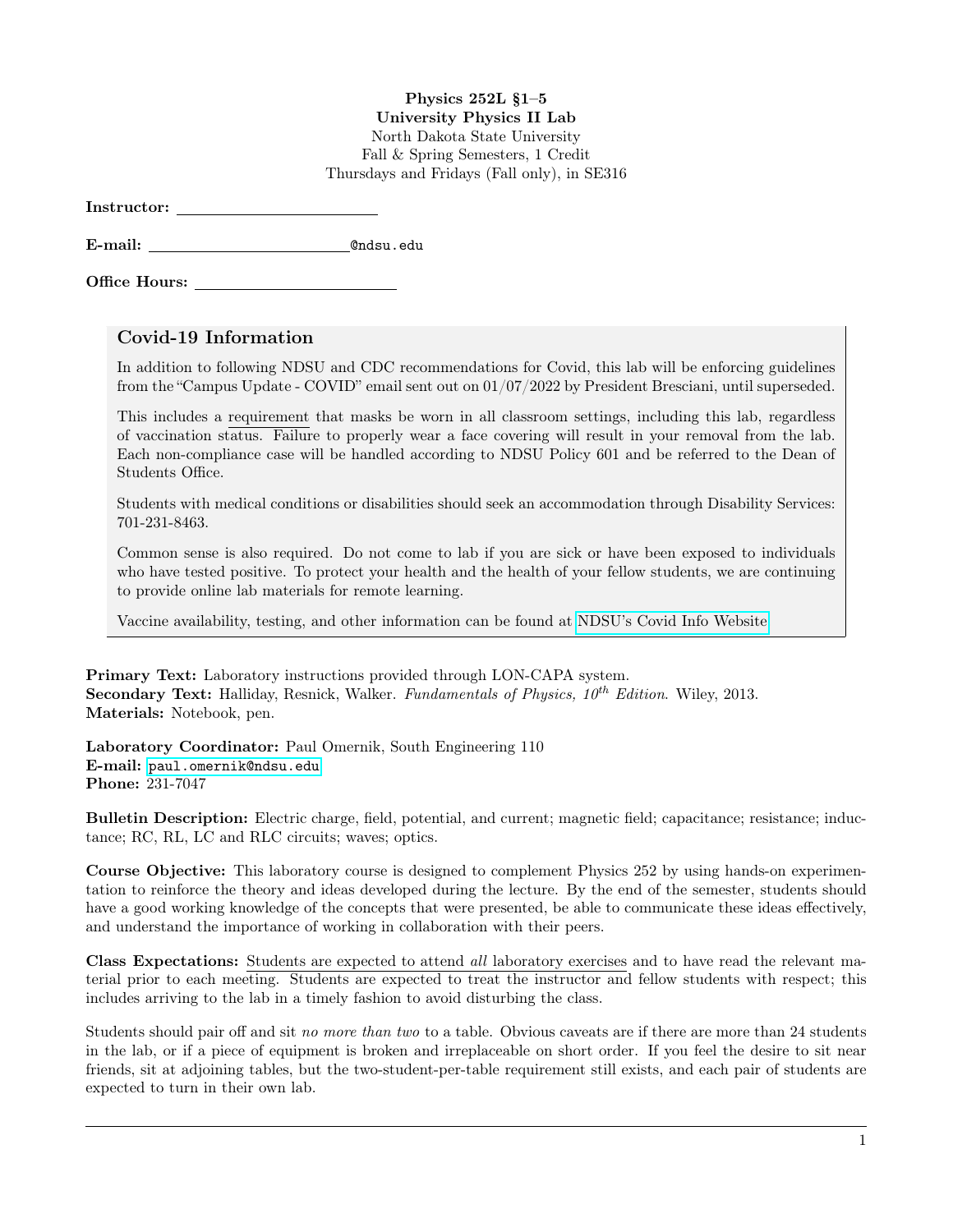Students are also expected to treat all lab equipment properly. This includes, but is not limited to, experimentspecific equipment, lab computers, desks, and stools. Damaging or defacing department property in any way is not acceptable. Students caught being malicious to equipment will be expelled from the class.

The only personal effects students are expected to provide are a pen or pencil, and a notebook. Other personal items should be kept stowed away from the lab tables. Lab rooms are active environments: people are moving around, equipment is constantly in flux, and some labs deal with liquids.

Specifically, it is department policy that phones should be silenced and put away during your time in the lab. If your phone is damaged because it was not put away, you are responsible for anything that happens to it.

Class Procedure: Each lab period will begin with a brief discussion of theory and ideas which are relevant to the lab, as well as an overview of the lab procedure. In order for me to keep this brief, it is necessary for you to have read the lab material before class begins.

After work on the lab has begun, I will check with each group to make sure the experiment is proceeding satisfactorily. If you have any questions during the lab or are in need of clarification, please do not hesitate to ask me immediately.

Assignments and Grading: I will grade your reports based on the demonstration of your knowledge of physics, your utilization of the scientific method, and your ability to communicate your objectives and findings, not on the error of your results. It is acceptable to have results which are what what was expected, as long as you have a reasonable explanation as to why (detailed error analysis). Your grade will not depend directly on your results, as long as you work to get the best results that you can, and understand the relevant physics. If, during the course of your experiment, you suspect your results aren't correct, please inform me—often the problem can be corrected in class.

At the end of the semester, the fully-completed lab with the lowest score will be dropped from consideration in your final grade.

Your final grade in Physics 252L will be based on the following scale:

 $A - \geq 90\%$ B -  $\geq 80\%$  $C - > 70\%$  $D - > 60\%$  $F -  $60\%$ .$ 

Lab reports that are late by less than a week are worth half credit. Lab reports more than a week late are worth zero points. Failure to turn in one lab assignment will reduce your final grade by one letter. Failure to turn in two or more lab assignments will result in automatic failure of the course.

Attendance: Attending all lab exercises is mandatory. Make-up labs will be considered only in the case of emergencies and at the discretion of the lab instructor. Unless explicitly noted, assume class is occurring as scheduled.

Lab make-ups must be attended by your teaching assistant or arranged with another teaching assistant. Make-ups cannot be done without a TA present.

Feedback: Students are invited to share any concerns they have about the course or their performance with the instructor at any time.

Labs: An approximate list of labs are as follows: